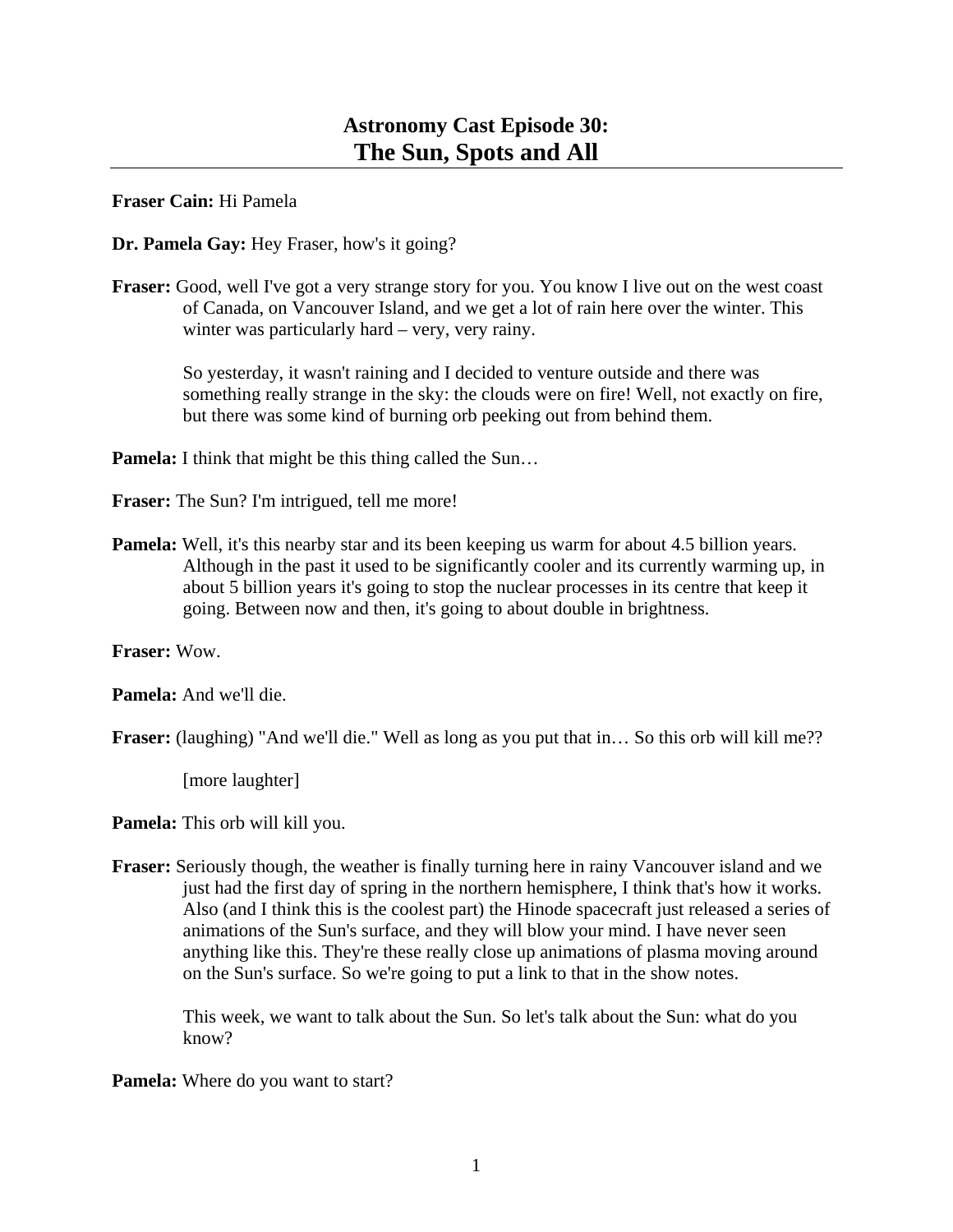**Fraser:** There's got to be layers to it,

**Pamela:** Well, a good place to start then is probably the centre of the Sun.

 In the very centre of the Sun, we have this very, very dense, very, very hot region sort of like the centre of a nuclear explosion. In fact, it is a nuclear explosion.

 In the core of the Sun, we have protons slamming together with so much energy – well, energy is not just what they're slamming together with, it's what they're releasing. These protons, when they collide, will actually first form deuterium and then eventually you'll get deuterium colliding with things and other things going on and you end up with helium and then helium collides and you end up with a new form of helium.

Along the way, in these collisions, energy is released in the form of light and neutrinos.

**Fraser:** What's making this reaction happen?

**Pamela:** You simply crush stuff together closely enough and heat it up, and the heat causes the atoms to move; heat anything up and it gets excited and runs around. Everything is packed closely together, and when a whole bunch of stuff is packed closely together and trying to move at high velocities, it can't help but collide with one another.

 So these atoms are heated up, packed closely together, and colliding. Along the way, when they collide, they're producing heavier elements and releasing light in the form of gamma rays and x-rays.

- **Fraser:** So the fusion process is actually the atoms vibrating into other atoms so hard that they merge together?
- **Pamela:** They're colliding, they're racing around in a swarm of different velocities and different directions, colliding together, merging to form heavier atoms and releasing light.
- **Fraser:** Is that where the light from the Sun comes from, then?
- **Pamela:** Originally, but that light goes through a lot of processes before it finally reaches the planet Earth.

 Like I said, initially, they start out as gamma rays and x-rays. Thankfully, the Sun isn't hitting the Earth with gamma rays and x-rays because that might (over time) do really bad things to our atmosphere. Instead, that light races away from where it was formed.

 The inner 25% of the Sun is where these nuclear reactions are taking place. That light shoots off in all directions, but as it tries to shoot off, it ends up hitting other atoms in the Sun and it'll get absorbed into the atom, carried along for a little while, and then rereleased sometimes with a different colour, a different temperature, and then it will continue on.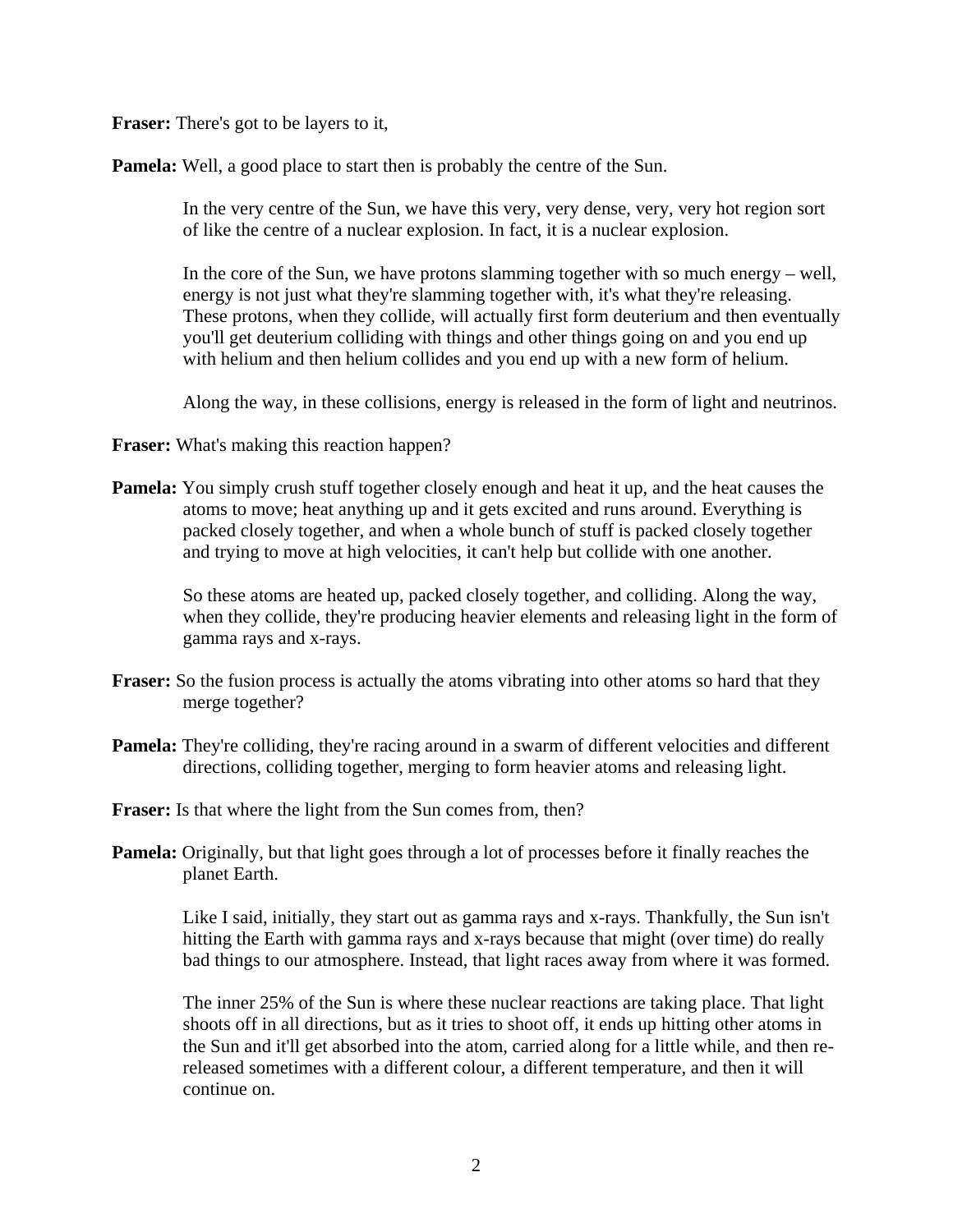These absorptions, scatterings, re-emissions… this will happen 10^30 times, that's 1 followed by 30 zeros different times as the photons of light try to move from the core to the surface of the Sun. This process can take a photon 10 million years.

- **Fraser:** It takes 10 million years from when the photons were created in the nuclear process to when they can actually get out of the Sun!
- **Pamela:** It's kind of shocking. Every photon has to be around for 10 million years before it gets to the surface and then it takes it a meagre 8 minutes to reach the planet Earth.
- **Fraser:** We talked about, in one of the earlier shows, how it's the light pressure from those photons that's counter-balancing the gravity pressure of the star itself. Is this what this light pressure is, these photons bonking into their next absorption target?
- **Pamela:** That's exactly what's happening. The centre of the Sun is releasing all these photons and they're trying to escape, trying to escape and as they try to leave, they're pushing on the outer layers.

 Think of it this way: imagine you have a steady stream of famous people being produced in the centre of a crowd and these famous people are trying really hard to push their way out the edge of the crowd but as they go everyone's grabbing a hold of them, demanding an autograph and sometimes they end up going off in the wrong direction initially before they finally get to the edge of the crowd.

**Fraser:** And they probably get grumpier and grumpier and grumpier as they go until they're able to make it out.

[laughter]

**Pamela:** And with photons they get lower and lower energy as they go.

- **Fraser:** But I know that gamma rays and x-rays are coming from the Sun, so is that just some of the photons are able to make it out unchanged while others do get changed pretty significantly?
- **Pamela:** There are actually processes at the surface of the Sun that can create new hot photons. We have magnetic field lines poking up through the surface of the Sun and these magnetic field lines contain huge amounts of energy and they'll get themselves all twisted up. Sometimes they'll spontaneously reconfigure into a simpler shape. When they do this, they release the energy that it took for them to stay in the complex shape and that energy comes off as really hot photons.
- **Fraser:** So the x-rays and the gamma rays that we see coming from the stars are not the original ones that were generated in the middle, they're produced at the surface.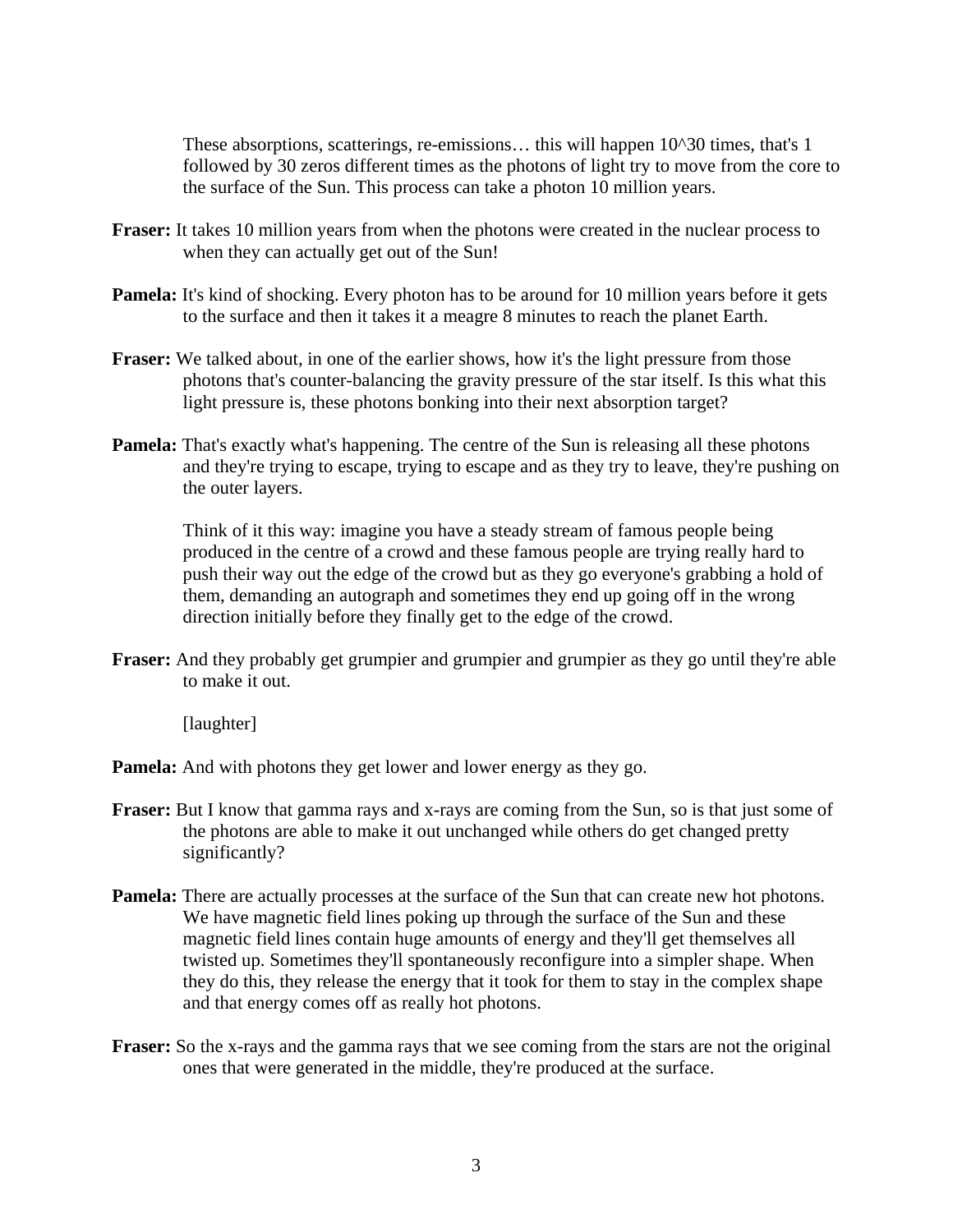Let's go back to our layers then, so we've talked about that inside layer where the nuclear reactions are happening, what's outside of that?

**Pamela:** So the inner 25% is the core, and then next up to 70% out from the centre of the Sun (so you go from 25% out to 75% out) there's this radiative zone. This is the area where the light is getting absorbed and re-emitted and absorbed and re-emitted. Eventually it reaches this layer where the Sun basically becomes a giant lava lamp. As the radiation comes out of the radiation zone it goes through this layer and starts heating up gas. The heated up gas starts to rise so you end up with cells of rising, hot material going towards the surface of the Sun. When it reaches the surface of the Sun, it radiates away its energy, cools off and sinks back down.

 This is the same process that's going on with a lava lamp. You have a hot light (a light bulb) underneath the lava part, and that light is heating up blobs of the oil inside the lava lamp, which then rises, cools off at the surface and sinks back down. The Sun has the exact same radiation level followed by lava lamp level.

- **Fraser:** But when I think of the Sun, I think of it as all gas, right? The inside is hydrogen gas, but I guess it's in this radiation thing. With this outer layer, it has a chance to radiate away into space and so its not quite as hot, not quite as intense as the rest of the Sun?
- **Pamela:** The temperature structure of the Sun changes radically as you go from the centre to the outer layers. The very centre of the Sun is about 15 million degrees Celsius. As you go out toward the surface of the Sun, the surface of the Sun is about 5 thousand degrees, or 5,700 degrees Kelvin. That's a huge change in temperature. This change in temperature happens in a large amount across the radiative zone, where the temperature falls from about 7 million degrees to 2 million degrees. At the bottom of the convective zone, it has to go from that 2 million degrees all the way down to the 5,700 degrees at the surface. So in each of these different temperature regimes, you have different physics dominating how the gas behaves.
- **Fraser:** In this convective zone, we've got these bubbles of gas boiling up to the surface, releasing their energy, cooling down and then sinking back down. What does that look like in our telescopes? What do we see?
- **Pamela:** We can actually watch the surface of the Sun boil the same way oil in a pot boils, where you get granules of material coming up and then streaming back down. We'll put links to these animations on our website; it's just all these individual cells where you can watch them flowing up in the centre and down on their edges. All the edges intermix and they slowly change shape and move around and it's fascinating to see the Sun do the same thing that happens when I'm cooking sopapillas.

**Fraser:** Yeah, the photos of the Sun doing this kind of stuff are just astonishing.

 So, let's talk about some of the other features on the outside. You talked about the magnetic field lines. How does that happen?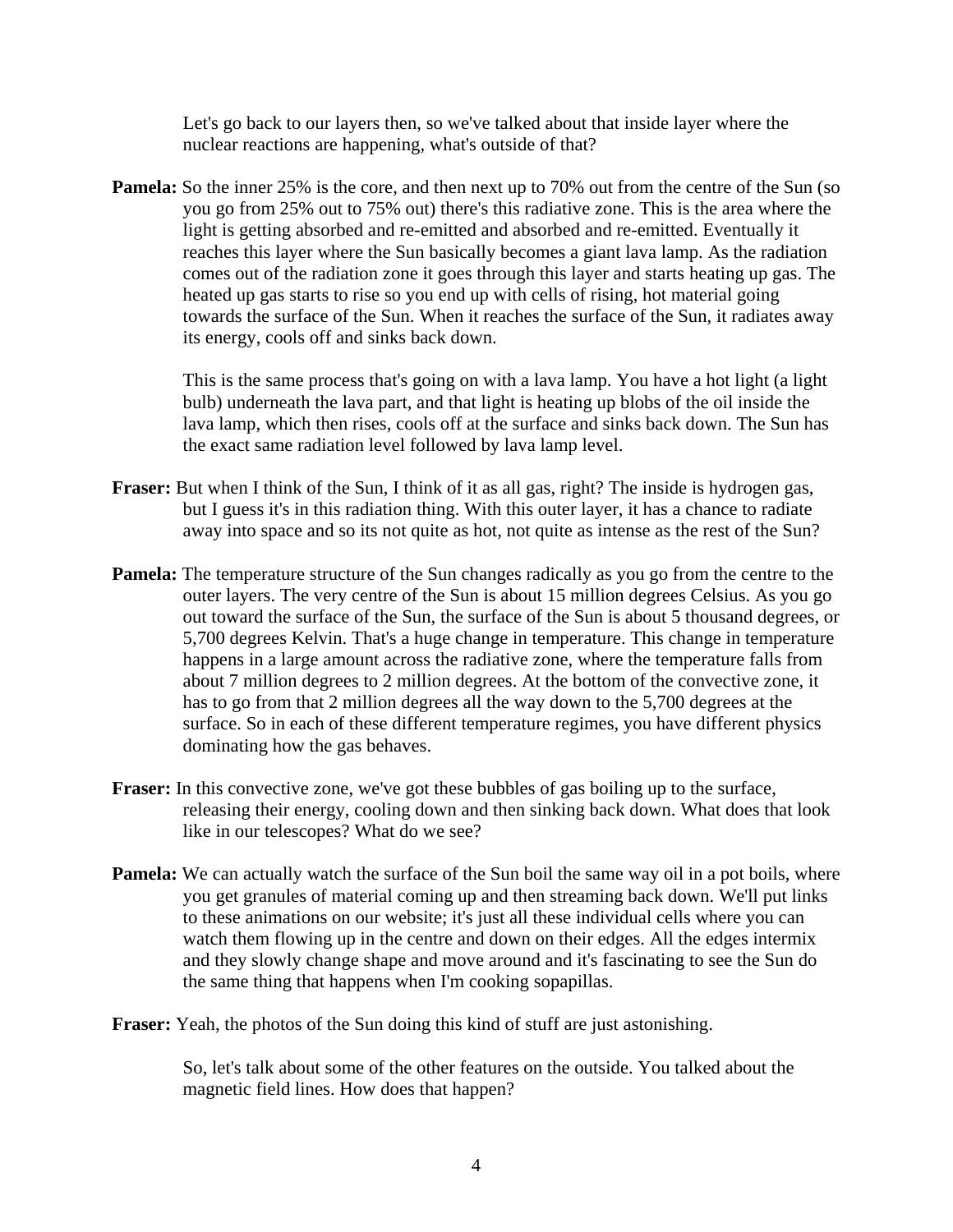**Pamela:** At the transition layer, between the convective zone and the radiative zone, there's a lot of weird physics going on. We talk about the Sun's magnetic field being generated by magnetic dynamo that occurs in the interface between the radiative zone and convective zone, and I have to say we're not entirely sure how it happens. But, however it happens, it occurs at this interface and you end up with magnetic field lines streaming away from the magnetic dynamo and in some places they come up through the surface of the Sun and one of the really weird things is this magnetic field, the north pole of the magnet and the south pole of the magnet will actually flip back and forth over 11 year periods.

 So we have a magnetic field getting generated at the interface between the radiative zone and the convective zone, and it's an unstable magnet that flips back and forth. Different magnetic field lines pop up through the surface of the Sun, create really weird shaped structures, and leave footprints in the form of Sunspots where they're poking up through the surface.

- **Fraser:** Oh, so the sunspots are the places where the magnetic field lines are poking up through the surface of the Sun. I didn't know that.
- **Pamela:** One of the weird things about them is that, just like magnets have a north pole end and a south pole end, when you look at these sunspots you can find them where one of them will be a north sunspot and the other one will be a south sunspot so we can see exactly how the magnetic field lines are flowing from spot to spot.
- **Fraser:** When we talk about this 11 year cycle, this is the solar maximum and solar minimum, right?
- **Pamela:** Exactly. The number of sunspots we see on the surface of the Sun varies from year to year over an 11 year cycle, more or less; it occasionally betrays us. There was one marked period from about 1645 to 1715 where there were no sunspots, but in general it's a nice, healthy, 11 year cycle. We went through solar minimum about 2005 and the number of sunspots changes and where on the Sun the sunspots are located also changes. During solar maximum, we have the most sunspots. They'll star to appear in the northern mid-latitudes and the southern mid-latitudes of the Sun. As we move toward minimum, the sunspots move toward the equator.
- **Fraser:** So where do we stand now, then? We're a couple years past the solar minimum, heading toward the solar maximum again.
- **Pamela:** Exactly. So the sunspots are starting to crop up at the mid-latitudes, we're starting to get higher numbers of them, and it's a good time to watch the Sun evolve because it's going to start to do more and more things as we watch.

**Fraser:** I've heard that this upcoming solar maximum is supposed to be pretty significant.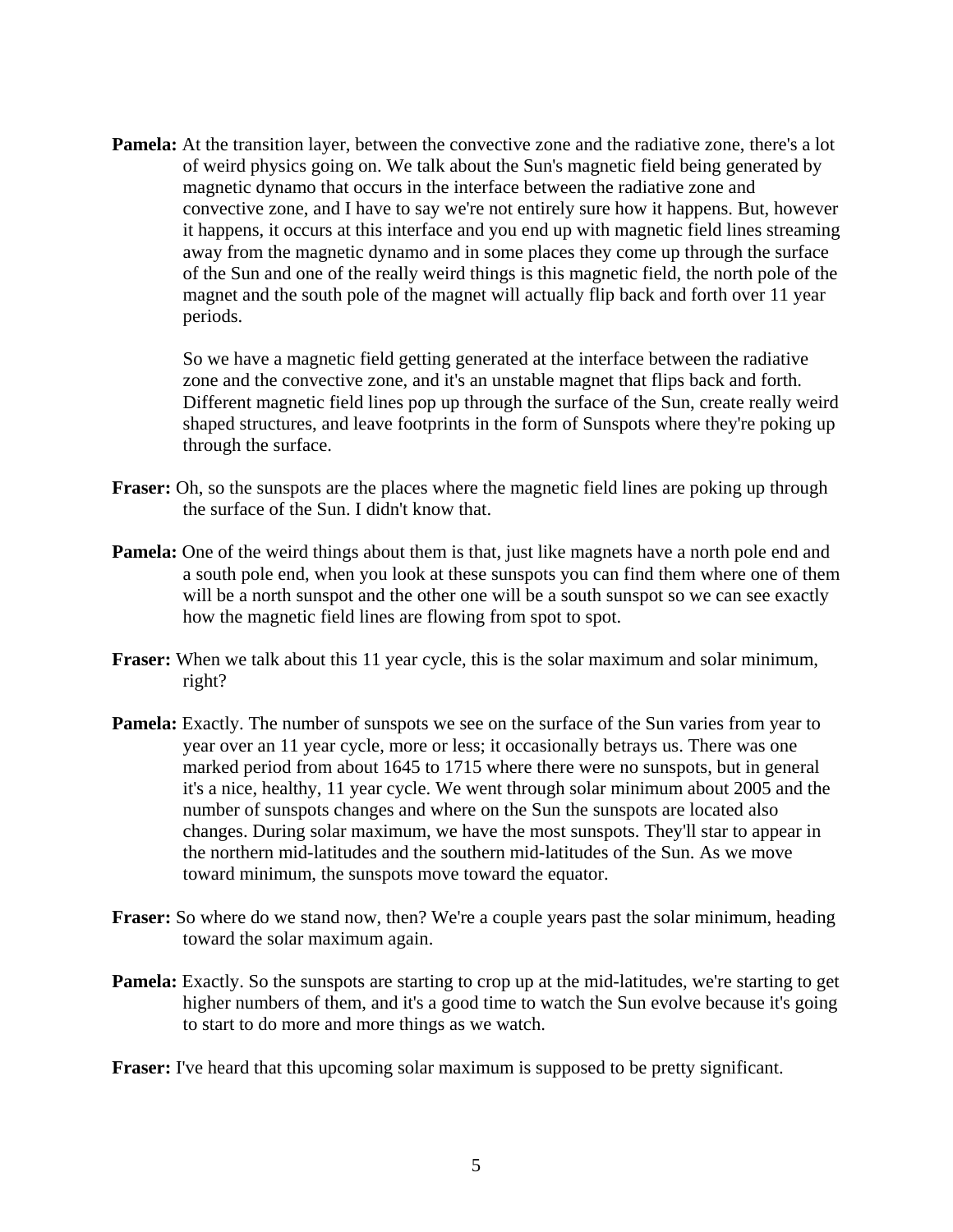- **Pamela:** We try to make predictions about how many sunspots we'll see, what we expect to see and right now they're expecting the next solar maximum is going to have more sunspots than the previous solar maximum, so it should be fun to watch, and we have more satellites in orbit than ever before, trying to watch what's going on.
- **Fraser:** That's right, we've got the Hinode spacecraft, that I mentioned, and there's the new STEREO spacecraft that was just launched as well. Those are put, I think, one space craft trailing the Earth and one ahead of the Earth in our orbit, and they'll be able to make a 3-D picture of the Sun's surface as well as any things that happen on the surface.

 Let's talk about some of those things they might see. I know there's a few other terms we have to get through, one is flares. What are those?

- **Pamela:** Flares occur when those magnetic field lines reconfigure and in the process they have to break. When this happens, you end up with the material streaming away from the broken field lines. This is a magnetic flare – at least, this is how we think we understand it. We're still learning new things every day, and magnetic fields are one of those things that are really hard to understand. The Sun, even though we've been able to see it as long as humanity's been around to watch, we're still learning new mysteries about it every day.
- **Fraser:** Is that when we get one of those coronal mass ejections, those great big sprays of plasma that come off the surface of the Sun?
- **Pamela:** Coronal mass ejections are one of the most exciting mysteries there are in solar science. They seem to be associated sometimes with sunspots and the flares that are associated with the reconfiguring of the magnetic fields, but sometimes they just seem to happen just because, and we're not always completely sure why. We're working to try to figure out how to make predictions. Understanding coronal mass ejections is actually fairly important because when these things happen, they can release huge amounts of energy that can harm astronauts and satellites that are orbiting the Earth.

**Fraser:** But what's actually in a coronal mass ejection?

- **Pamela:** Well, it's a lot of high energy particles. You get particles coming off the Sun at high energies, streaming toward the Earth and they can cause all sorts of weird interferences as they hit the atmosphere, and there's also radiation. So a lot of bad stuff can hit our atmosphere all at once when one of these things happen.
- **Fraser:** We also get to see the aurora borealis and aurora australis, so that's good.
- **Pamela:** That's good, but the x-rays and stuff coming off of them that make such pretty pictures can be rather harmful for astronauts, so we want to know how to predict when one is going to happen. Thus knowing when to say "Um, guys? You need to hide in the safest part of your space station"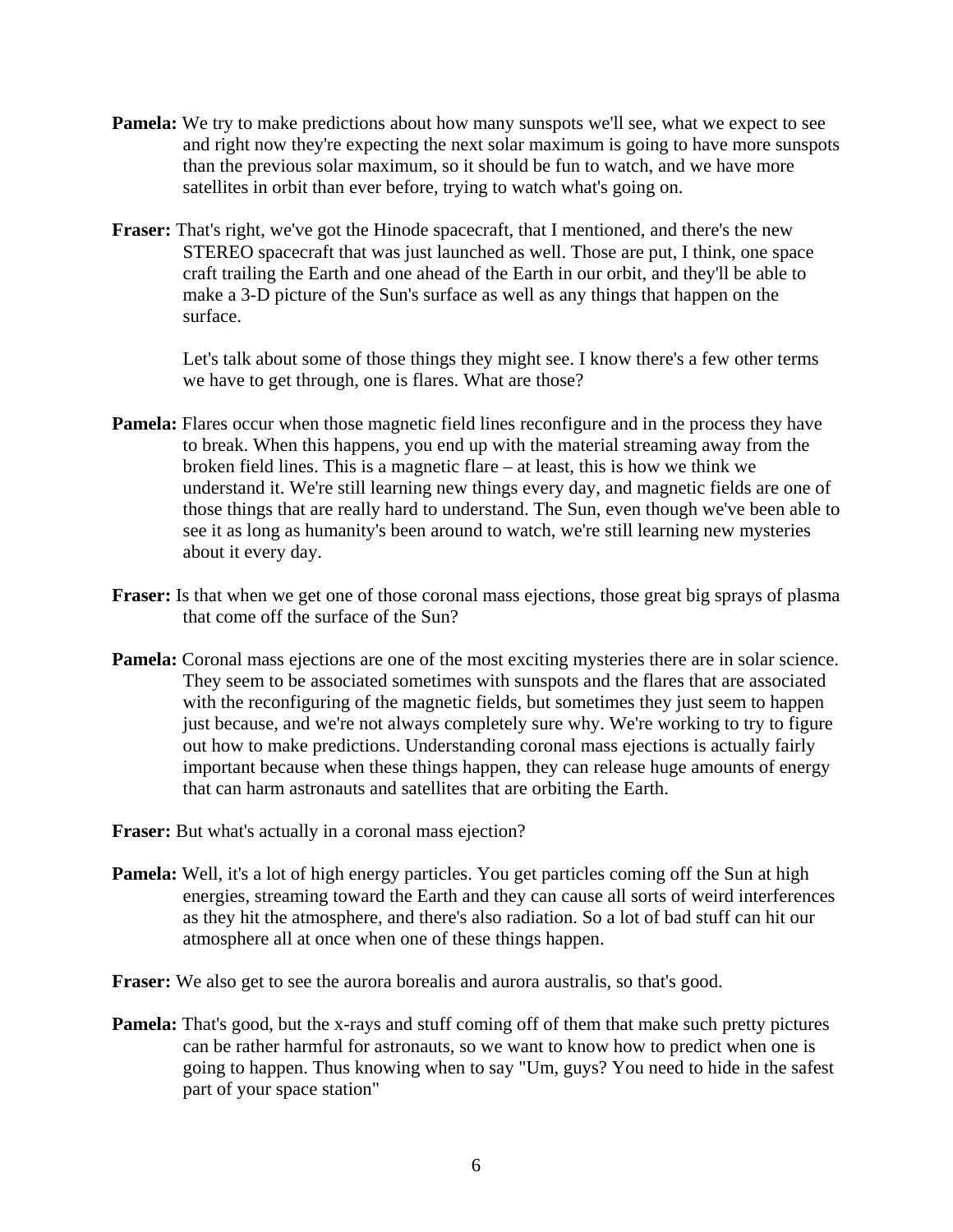- **Fraser:** Our understanding of the Sun so far, has that affected our understanding of some of the other stars we can see? Can we see some of the features on the Sun – like, can we see some of the features that we see on our Sun, on other stars?
- **Pamela:** We're actually able to see both flares and sunspots on other stars. There are stars that have flares much greater than the flaring activity of the Sun, and these flares will cause sudden flickering in the brightness, where you're taking a string of images with a digital detector of some sort, and you're going along… star's behaving, star's behaving, star's behaving and all of a sudden you get an anomalously high reading of the star. A couple of different things could be happening. It could be that your detector's screwed up, and a lot of times we blame our detectors. But if two different people simultaneously see the star suddenly brighten for a moment or two, then we can say that was a real brightening, and it was probably flare activity with the star.

We can also watch stars change in brightness in ways that we believe are due to star spots. If you get enough star spots on a star, it will change the amount of light coming off of the star and we can see that happening. There's all sorts of complex programs out there to try and reconfigure using extremely high-res images what those sunspots might look like.

**Fraser:** That might be a way then, you can detect the rotation speed of a star.

- **Pamela:** In some ways it's easier to look at the line broadening because the left edge of the star might be rotating toward you while the right edge rotates away from you, and we can use that difference in the rotation rate of the two edges to get the rotation rate of stars, but we can also use star spots.
- **Fraser:** So, you mentioned at the beginning of this podcast, we're talking about what the future holds for the Sun. We've got a more elaborate podcast about how stars die, but can we talk a bit about the future for our Sun?
- **Pamela:** Sure. The Sun right now is burning hydrogen in its core, producing helium. This is all confined to a region that is at a high enough temperature and pressure to allow protons to get close enough together that they can merge together to form different elements.

 Most of the time, when two protons get together their electromagnetic forces between them will cause them to try to repel one another, but if they're going fast enough, they don't have time to react and they'll get close enough that a different force will take over and they'll merge together.

 Now, the whole Sun isn't at a high enough temperature/pressure to allow nuclear reactions to go on. So eventually, all of the hydrogen in the part of the Sun capable of nuclear burning is going to get used up, and when that happens the Sun is initially going to start to collapse down. As it does that, it will create a new layer, a new shell, around that core that's capable of hydrogen burning.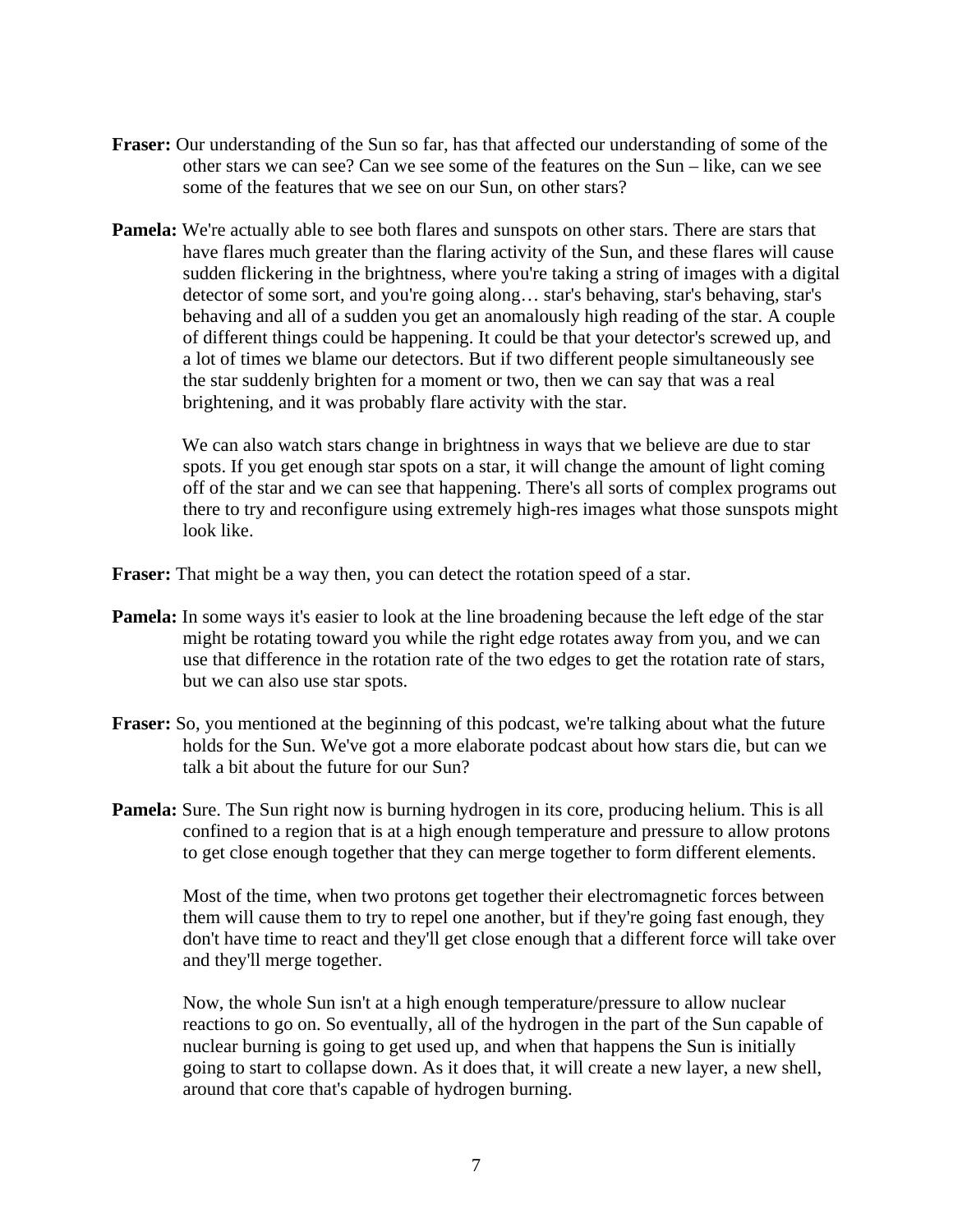So that shell will burn hydrogen, burn hydrogen, burn hydrogen, and the hydrogen in that shell will produce helium, and that helium is heavier so it sinks towards the core. So the core is getting denser and denser and denser and hotter and hotter and hotter until eventually it reaches a temperature around 100 million degrees Kelvin, at which point helium is capable of starting its own nuclear burning. The helium is going to go into what's called a CNO cycle, that ends up producing carbon, nitrogen and oxygen in different stages.

 So now, we have the core of the Sun burning and the core of the Sun burns, and the core of the Sun burns, and we still have this shell of hydrogen going. This is going to, over time, build a carbon core to the Sun.

 Our Sun doesn't have enough mass that once it gets a nice carbon core it's going to be capable of then burning that carbon core into anything. But, it will then (once it has the carbon core) go through one more phase and in that last final phase it's going to be a supergiant star. It's going to be something resembling a Mira variable star: big, bright, large variations, easy to see. It's going to be undergoing helium shell burning and hydrogen shell burning, so you have this onion layered Sun, where the core is this remnants of the carbon-nitrogen-oxygen cycle, you have a helium burning shell around that, and a hydrogen burning shell around that.

 Now, once that fuel is burned up, the Sun is just going to sort of fall apart. The outer layers of the star are going to drift away and form a beautiful planetary nebula, something like the Helix nebula. The core of the Sun is going to get left behind as a white dwarf star. That white dwarf star doesn't have the ability to produce anymore energy, so it can't support itself except by the atoms pushing one another apart.

 That leftover core of our Sun is going to collapse down to roughly the size of the moon. The atoms are going to get so close together that they're essentially going to form a crystalline structure similar to the most dense diamond you can imagine. That white dwarf, over time, is going to slowly cool off and cool off and cool off until it fades away, given the length of the age of the Universe.

- **Fraser:** That's it's kind of ironic that the Sun gets hotter as it runs out of fuel. It just seems strange to me. Right now, the Sun is getting hotter and hotter and hotter, isn't it? Not that you can notice over a couple of years, but over millions and millions of years the Sun is becoming hotter.
- **Pamela:** In about 50 million years it's going to be hot enough to do bad things to the water on the surface of the planet.

 The many ironies of the way stars evolve… when they first start out, that initial burning is able to support a fairly small star, but the future hotter burning that's going to happen is going to cause the star to bloat out until it's roughly one and a half times the Earth's